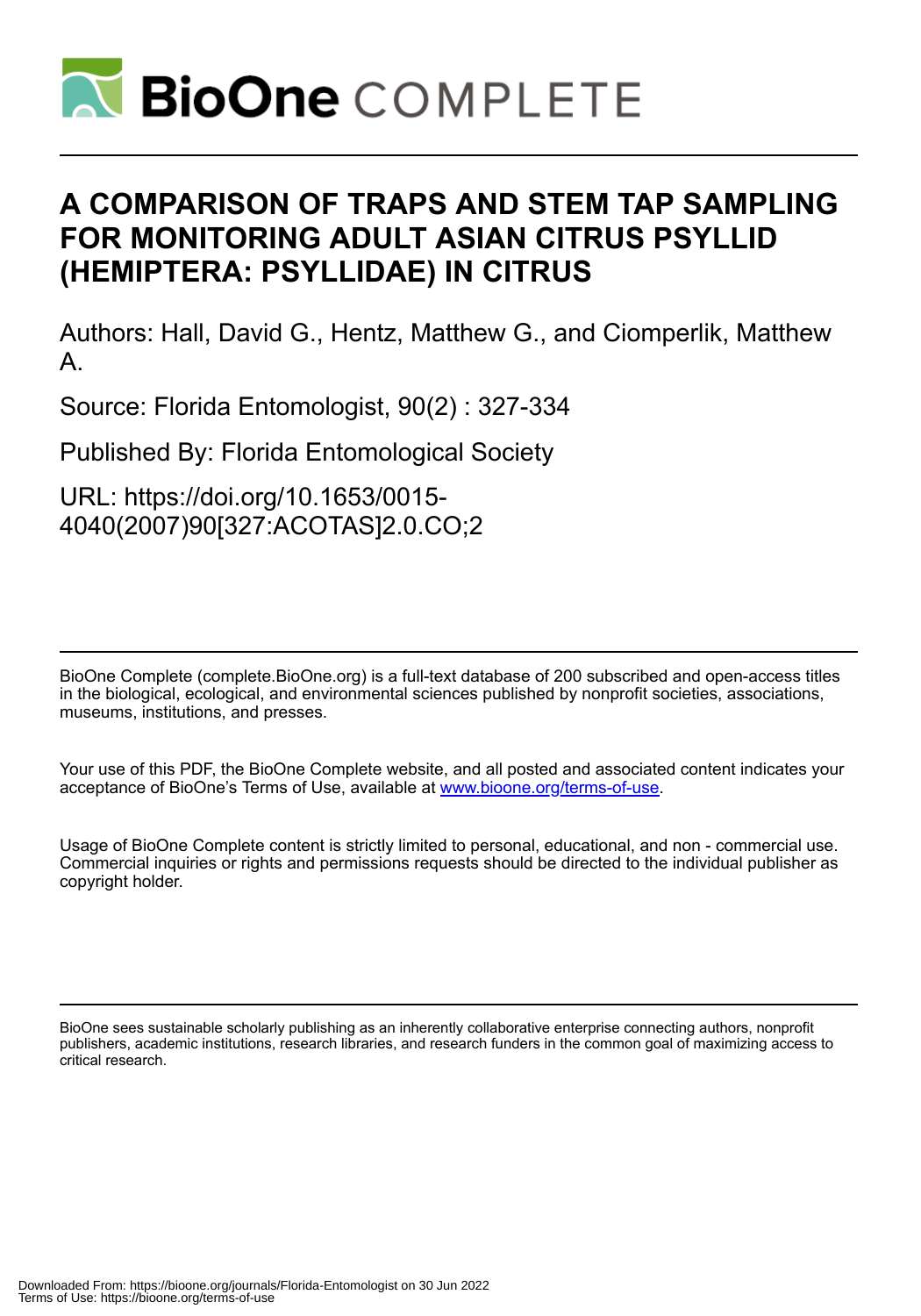# A COMPARISON OF TRAPS AND STEM TAP SAMPLING FOR MONITORING ADULT ASIAN CITRUS PSYLLID (HEMIPTERA: PSYLLIDAE) IN CITRUS

## DAVID G. HALL<sup>1</sup>, MATTHEW G. HENTZ<sup>1</sup> AND MATTHEW A. CIOMPERLIK<sup>2</sup> 1 USDA, ARS, U. S. Horticultural Research Laboratory, Subtropical Insects Research Unit 2001 South Rock Road, Fort Pierce, FL 34945

## 2 USDA APHIS PPQ CPHST, Pest Detection Diagnostics and Management Laboratory 22675 N. Moorefield Rd., Bldg. 6414, Edinburg, TX 78541-9398

# **ABSTRACT**

Studies were conducted at 2 different field sites to compare yellow sticky card traps, blue sticky card traps, Multi-Lure traps, and CC traps (red, blue, black, white, yellow, and dark green bases) for monitoring adult Asian citrus psyllid, *Diaphorina citri* Kuwayama, in citrus. The Multi-Lure and CC traps were charged with either ethylene glycol or a dichlorvos kill strip to kill psyllids entering the trap. We also investigated a stem tapping method for monitoring adult *D. citri*. Yellow sticky card traps captured significantly more adults than blue sticky card traps over a 4-week period in one study but not the other. Over all sample weeks, each of these traps captured significantly greater numbers of adults than any of the other traps. Yellow and blue sticky traps were equally effective in detecting the presence of adults in trees given the infestation levels present at the 2 study sites. The CC and Multi-Lure traps captured so few adult psyllids and provided such poor detection of trees infested by adults that they appeared to have no value for monitoring *D. citri*. Tap sampling was easy to conduct and provided relatively good detection of trees infested by adults given the infestation levels present at the 2 groves. An advantage to stem tap sampling over sticky trap sampling is that tap sampling provides information on the presence and relative abundance of adult *D. citri* during a single visit to a block of trees while sticky trap sampling requires 2 visits. Research to develop standard protocols for sticky trap and stem tap sampling for adult *D. citri* in citrus would be advantageous.

Key Words: trapping, sampling, sticky traps, Multi-Lure, CC trap

## RESUMEN

Se realizaron estudios en dos campos diferentes para comparar las trampas de tarjetas pegajosas del color amarillo, trampas de tarjetas pegajosas de color azul, trampas "Multi-lure" y trampas "CC" (con bases de color rojo, azul, negro, blanco, amarillo y verde oscuro) para el monitoreo de adultos del psílido Asiático de los cítricos, *Diaphorina citri* Kuwayama en cítricos. Las trampas Multi-Lure y CC fueron cargadas con un "kill strip" (una plancha para matar) que contenia ya sea etilenglicol o diclorovos para matar los psílidos que entraban a las trampas. También, investigamos un método de trampa de pegado al tallo para el monitoreo de los adultos de *D. citri*. Las trampas de tarjetas pegajosas de color amarillo capturaron significativamente más adultos que las trampas de tarjetas pegajosas de color azul durante el periodo de 4 semanas en uno de los estudios pero no en el otro. En todas las semanas de muestreo, cada una de estas trampas amarillas capturaron significativamente un número mayor de adultos que cualquiera de las otras trampas. Las trampas pegajosas de los colores amarillo y azul fueron igualmente efectivas en detectar la presencia de adultos en árboles teniendo en cuenta el nivel de infestación presente en los dos sitios del estudio. Las trampas de "CC" y "Multi-lure" capturaron muy pocos adultos de psílidos y proveyeron una detección tan pobre de árboles infestados que pareciera indicar que no tienen ningún valor para realizar un monitoreo de *D. citri*. El muestreo de pega a los tallos fue fácil de realizar y proveyó una detección relativamente buena de árboles infestados por adultos teniendo en cuenta el nivel de infestación presente en los 2 huertos. Una ventaja del muestreo de pega de tallos sobre el muestreo usando trampas pegajosas es que el muestreo de pega de tallos provee información sobre la presencia y la abundancia relativa de los adultos de *D. citri* durante una sola visita al bloque de árboles mientas que el muestreo usando trampas pegajosas requiere 2 visitas más. Investigaciones para desarrollar protocolos estandardizados para el muestreo de adultos de *D. citri* usando trampas pegajosas y de pega de tallos de los cítricos serian de gran provecho.

The Asian citrus psyllid, *Diaphorina citri* Kuwayama, was first discovered in Florida during Jun 1998 (Tsai et al. 2000), and it subsequently

dispersed throughout the state (Michaud 2004). *D. citri* has a wide host range within the plant family Rutaceae, including citrus and citrus rela-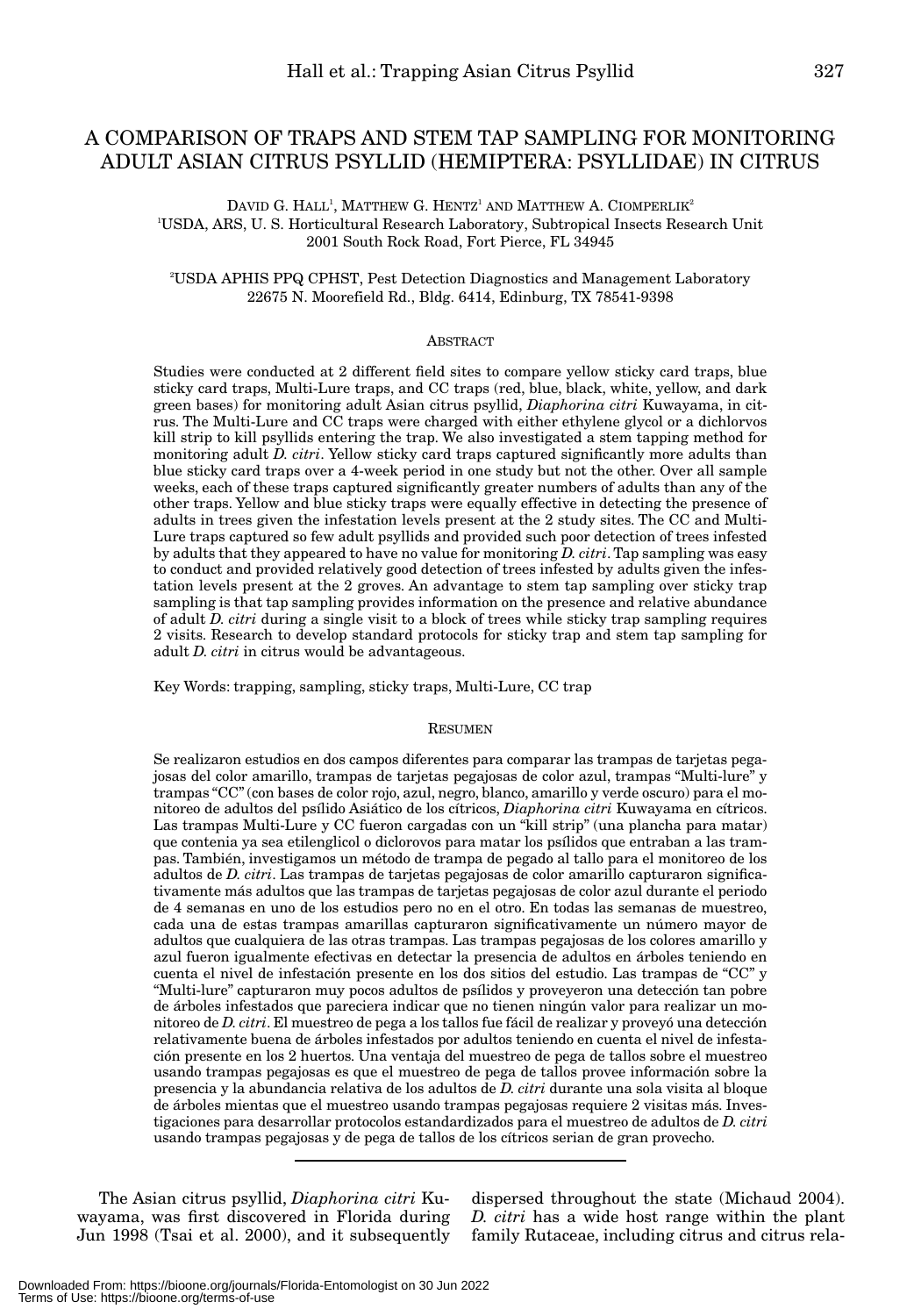tives such as orange jasmine, *Murraya paniculata* (L.) Jack (Halbert & Manjunath 2004). Mature citrus plants fed upon by *D. citri* can sustain damage to growing shoots, while young plants can suffer death during high psyllid populations (Aubert 1987; Michaud 2004). Additionally, *D. citri* vectors the causative bacterial agents (*Candidatus* Liberibacter asiaticus, *C.* L. africanus, and *C.* L. americanus) of citrus greening disease (huanglongbing), one of the world's most serious diseases of citrus (McClean & Schwartz 1970; Bové 2006). Trees infected by this devastating disease may only live 5 to 8 years, during which time they produce misshapen, inedible, and unmarketable fruit (Bové 2006). Halbert & Manjunath (2004) provide a comprehensive overview of citrus greening disease and *D. citri* biology. Citrus greening was discovered in southern Florida during late Aug 2005 and has since been detected at a number of locations across the state's citrus growing region (FDACS 2006). This sets the stage for the spread of the disease into other citrus-producing areas in North America.

A simple and efficient sampling procedure for *D. citri* is vital to the development of a successful IPM program aimed at controlling citrus greening disease. The presence and relative abundance of adult *D. citri* in a planting of citrus or orange jasmine can be determined by counting adults on plant samples (Tsai et al. 2000; Tsai et al. 2002). Adults can be observed by tapping an infested branch with a stick, which promotes adults to drop onto a surface (e.g., a board or pan) held beneath the branch. A similar stem-tapping method has been shown useful for monitoring pear psylla, *Cacopsylla pyricola* (Foerster) in pear (Horton & Lewis 1997). Sticky traps can be used to detect and gauge the relative abundance of *D. citri* (Aubert & Quilici 1988; Aubert & Hua 1990). Preliminary research by Quilici & Trahais (1990) and Aubert & Hua (1990) indicated *D. citri* was more attracted to yellows than other colors, but specific information on the attractiveness of other colors was not presented. Working with sticky traps hung 50 cm above the canopy of an orange jasmine planting, Aubert & Hua (1990) tested sticky Rebell traps (similar to those marketed by Great Lakes IPM, Vestaburg, MI) that were uniformly Saturn yellow, bright yellow, orange yellow, brown yellow, black or white in color and traps that were checkered brown-yellow and bright yellow. These authors did not clarify the difference between Saturn and bright yellow. Brown-yellow colored traps performed best during cloudy weather conditions, while bright yellow functioned best during sunny conditions (Aubert & Hua 1990). A plastic cup trap referred to as the CC trap (named after C. Chu who developed the trap) has been shown to be useful for monitoring thrips, whiteflies and leafhoppers (Chu et al. 2000; Chu et al. 2006), and unidentified adult psyllids have occasionally been caught in these traps in St. Vincent (M. Ciomperlik, unpublished). The Multi-Lure trap (Better World Manufacturing, Inc., Fresno, CA) has been useful in citrus for monitoring fruit flies (Diptera: Tephritidae) (Hall et al. 2005), but its efficacy for monitoring adult *D. citri* is not known.

Although published information indicated yellow to be the most attractive color to adult *D. citri* (Aubert & Hua 1990), quantitative data on the relative attractiveness of blue sticky cards were lacking. Therefore, the purpose of the research presented here was to compare the efficacy of yellow and blue sticky traps, the Multi-Lure trap, and the CC trap along with a stem tapping technique for monitoring adult *D. citri* in citrus.

## MATERIALS AND METHODS

The following traps were compared with respect to numbers of adult *D. citri* trapped weekly: yellow sticky cards, blue sticky cards, Multi-Lure trap (clear top with standard yellow and white base), and 6 CC traps (clear top with a blue, yellow, white, dark green, black, or red base). The yellow sticky cards  $(7.62 \times 12.7 \text{ cm})$  (a bright yellow hue similar to S-G-390 by Behr Process Corp., Santa Ana, CA), blue sticky cards (trimmed to  $7.62 \times 12.7$  cm) (hue similar to 550B-6 by Behr Process Corp.), and Multi-Lure traps were obtained from Great Lakes IPM (Vestaburg, MI). The CC traps were supplied by the Pest Detection Diagnostics and Management Laboratory, Edinburg, TX (USDA, APHIS, Plant Protection and Quarantine, Center for Plant Health Science and Technology). Information on the spectral reflectance of the CC trap colors is provided by Chu et al. (2000). The colors of the CC trap bases were similar to the following Behr Process Corp. hues: blue 3C-20; yellow 310B-6; and red S-G-170. The dark green CC trap base was a hue similar to green 07GG 08/244 by Glidden (Cleveland, OH).

#### Experiment 1

The study was conducted in a USDA-ARS grove near Ft. Pierce in St. Lucie County, Florida. The block of trees chosen for the study contained 'Hamlin' orange trees (*Citrus sinensis* L.) (4 yr old, ~2 m tall, row spacing 8 m, tree spacing 3 m). No systemic or foliar hard insecticides were applied prior to the study during 2006 or during the course of the study. Each trap was hung near the exterior of a tree canopy about 1.5 m above ground, 1 type of trap per tree. Sixteen trees along each of 5 rows (replications) were randomly assigned one of the traps. Each row consisted of 21 to 40 trees. The test followed a randomized complete block design with 5 replications. The traps were deployed on May 11, 2006, and checked weekly for 4 weeks. At the beginning of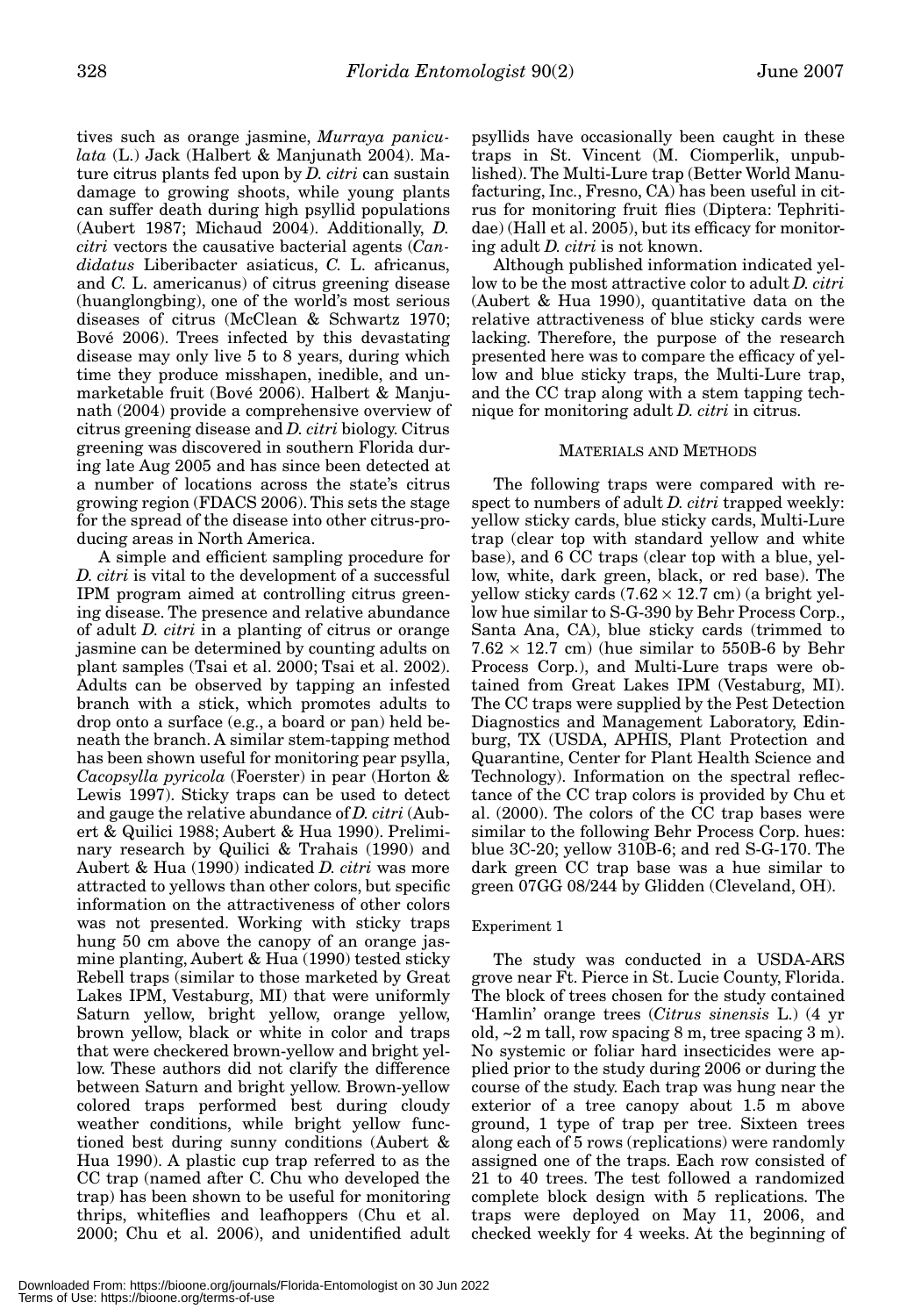each week, the traps along each row were re-randomized. One set of CC and Multi-Lure traps was charged with 15 mL of a 50% pre-mixed solution of ethylene glycol and water (Super Tech antifreeze, Bentonville, AR) as an entrapment and preservative fluid for adult psyllids, and one set was charged with Hercon Vaportape (10% dichlorvos, 0.229 g ai/cm<sup>2</sup>, 2.54  $\times$  4.5-cm strip) (obtained from Great Lakes IPM, Inc., Vestaburg, MI) as a toxicant to kill adults entering a trap. A hole at the center of the top of each CC trap allowed a string to be attached to hang the trap from a branch. No kick plates (Chu et al. 2006) were used with the CC traps in this experiment. Sticky cards were suspended from branches near the outer edge of the canopy with a twist tie. When the CC and Multi-Lure traps were checked for psyllids, all the contents from the traps were emptied into vials and transported to a laboratory. The number of psyllid adults per trap was tabulated weekly. New sticky card traps were deployed each week. The CC and Multi-Lure traps were washed with soap and water each week before they were redeployed in the field.

Data on number of adults per trap per week were analyzed by a multi-observation (measurements over time) analysis of variance, and Tukey's studentized range (honestly significant difference, HSD) was used to determine significant differences ( $\alpha = 0.05$ ) among traps. Prior to these analyses, Levene's test was used to verify homogeneity of variances ( $\alpha$  = 0.05), and the data were log-transformed where appropriate. The percentage of trees in which adult *D. citri* was detected with each type of trap was computed each week. An analysis of variance over all weeks was conducted on percentage detection (on arcsine square-root-transformed data where appropriate based on Levene's test), and Tukey's studentized range (HSD) was used to determine significant differences ( $\alpha$  = 0.05) among traps. All analyses of variance were conducted in PROC GLM (SAS Institute, 2002) with the Levene and Tukey options.

In addition to trapping psyllids, adult *D. citri* were monitored with stem tap samples in the same trees in which the above traps were deployed. This allowed a measure of adult abundance in each tree based on both trap and tap samples. A white metal pan  $(20.32 \times 20.32 \times 10.16)$ cm; length, width, and depth, respectively) was held several cm under a haphazardly-chosen branch (1.0-1.5 m above ground), and a polyvinyl chloride (PVC) pipe (0.6 m length, 1.27 cm i.d., 2.13 cm o.d.) was used to tap the branch 3 times. All adult psyllids falling in the pan were counted. Tap sampling was conducted on May 11 when the above traps were deployed and at the end of each week when traps were checked for adult psyllids. The mean number of adult *D. citri* per tap sample was computed for each tree from samples taken at the beginning and end of each sample week. Data

were subjected to analyses of variance, and Tukey's studentized range (HSD) was used to investigate for significant differences ( $\alpha = 0.05$ ) in numbers of adults per tap sample among trees assigned the different trap types and to evaluate dispersion of adults among trees. Prior to these analyses, Levene's test was used to verify homogeneity of variances ( $\alpha$  = 0.05), and the data were log-transformed where appropriate. For trees assigned to each trap type, the percentage of trees in which adult *D. citri* was detected each week with tap sampling was computed. An analysis of variance over all weeks was conducted among trees assigned each type of trap on the percentage of trees in which adult *D. citri* were detected by tap sampling (on arcsine square-root-transformed data where appropriate based on Levene's test). Tukey's studentized range (HSD) was used to determine significant differences ( $\alpha = 0.05$ ) among trees assigned each type of trap with respect to the percentage infested based on tap sampling. All analyses of variance were conducted in PROC GLM (SAS Institute, 2002) with the Levene and Tukey options.

## Experiment 2

A second study was conducted near Vero Beach in Indian River County, Florida in a block of 'Temple' orange trees [*C. reticulate* Blanco × *C. sinensis* (L.) Osbeck] (36 yr old, ~3.4 m tall, row spacing 9 m, tree spacing 5 m). No systemic or foliar hard pesticides were applied prior to the study during 2006 or during the course of the study. An application of a nutritional spray including 470 oil (71 L per ha) was applied  $\sim$ 1 h before the traps were placed in the field during the first week of the study. However, the intent of the experiment was to judge relative numbers of adult *D. citri* collected at traps and during tap sampling, not to assess the effects of the treatment against the psyllid. This study was similar to Experiment 1 in all respects except each of the 5 replicates consisted of 3 rows of trees (21 to 26 trees per replicate), and a yellow CC trap with a kick plate (Chu et al. 2006) and charged with ethylene glycol was added to the study. This study was initiated Jun 29, 2006, and ran for 4 weeks.

#### RESULTS

## Experiment 1

Heterogeneity in variances was detected in numbers of adult *D. citri* per trap per week for data over all sample weeks  $(F = 3.39, Pr > F =$ <0.0001, 15 *df*) and for data from week 3 (*F* = 2.70,  $Pr > F = 0.0030, 15 df$  (analyses on other weeks not presented). Heterogeneity was detected in mean numbers of adults captured from week-toweek for data from blue sticky card traps (*F* =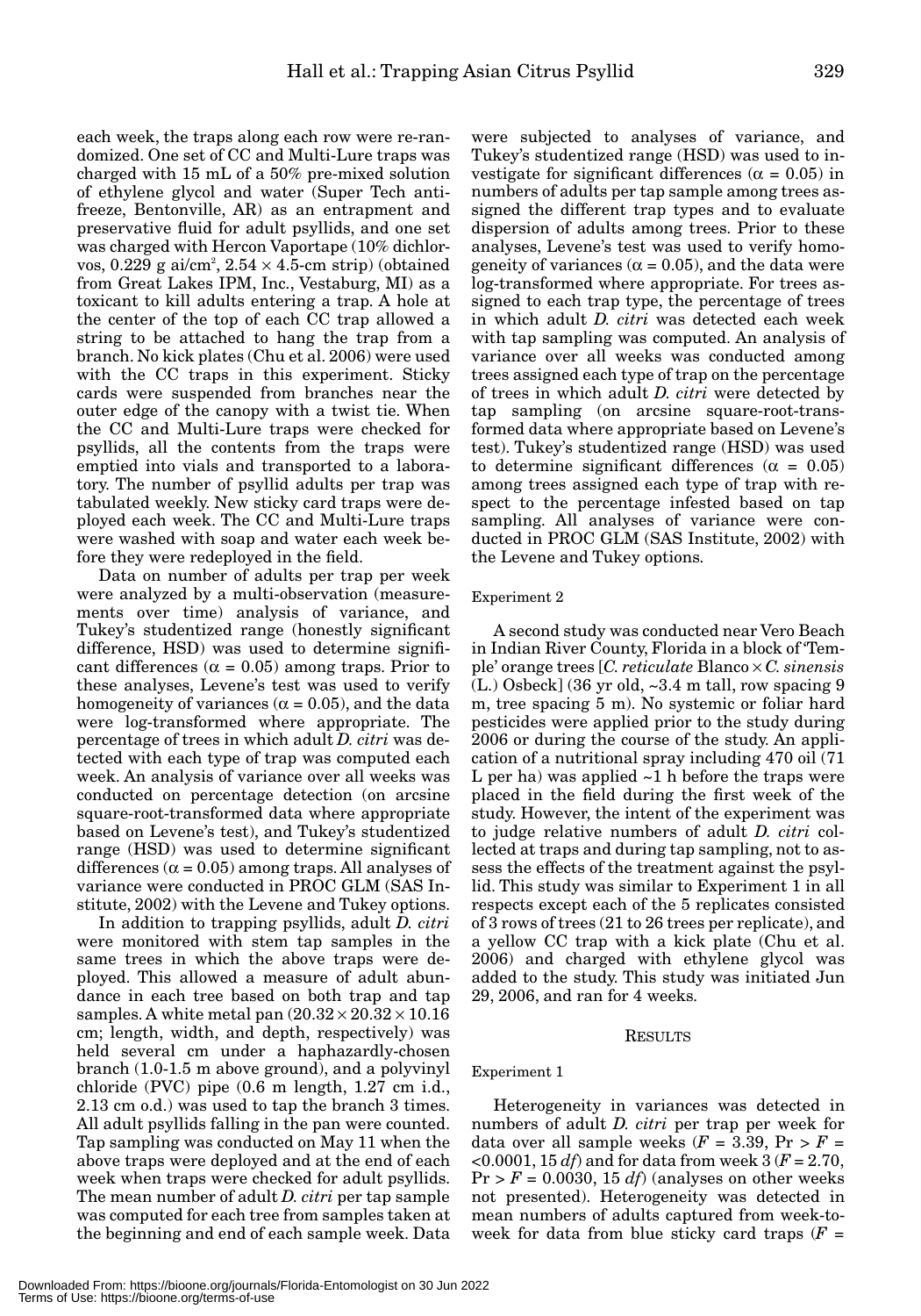3.30,  $Pr > F = 0.05$ , 3 *df*) but not for data from yellow sticky card traps  $(F = 1.76, Pr > F = 0.20, 3 df)$ (analyses on other traps not presented). Variances were homogeneous with respect to numbers of adults per stem tap sample for data over all sample weeks ( $F = 0.92$ ,  $Pr > F = 0.54$ , 15 *df*) and for data from week-to-week  $(F = 0.78, Pr > F =$ 0.52, 3 *df*). Data analyses on percentages of trees in which adult *D. citri* were detected with traps and stem tap sampling indicated heterogeneity in variances associated with traps  $(F = 3.32, Pr > F)$ = 0.001, 15 *df*) but not tap sampling (*F* = 1.47, Pr  $> F = 0.16, 15 df$ .

There was no significant difference over the 4 week study with respect to numbers of adults captured at yellow and blue sticky card traps (Table 1, *F* = 4.73, Pr > *F* < 0.0001, 318 *df*). Each of these sticky card traps captured significantly more adult *D. citri* than any of the other traps. There were no significant differences from week-to-week in captures of adults at yellow sticky traps  $(F =$ 1.67,  $Pr > F = 0.21$ , 19 *df*) or blue sticky traps ( $F =$ 1.60,  $Pr > F = 0.23$ , 19 *df*) (data for other traps not presented). Low numbers of adults were captured in the CC and Multi-Lure traps, and there were no significant differences among any of these traps with respect to numbers of adults captured. There was no evidence of any difference with respect to charging CC and Multi-Lure traps with ethylene glycol or dichlorvos strips. Means ± SEM of  $1.6 \pm 0.1$ ,  $1.2 \pm 0.1$ ,  $1.1 \pm 0.1$ , and  $1.3 \pm 0.1$  adults per stem tap sample were observed across all trees during sample weeks 1, 2, 3 and 4, respectively. There were no significant differences among these weekly means  $(F = 1.45, Pr > F =$ 0.22, 39 *df*). Means of  $1.6 \pm 0.4$ ,  $1.0 \pm 0.3$ ,  $0.7 \pm 0.4$ and  $0.9 \pm 0.2$  adults per tap sample were observed in trees with yellow sticky traps during weeks 1, 2, 3 and 4, respectively, and means of  $2.4 \pm 0.7$ , 1.0  $\pm$  0.3, 2.1  $\pm$  0.5 and 0.6  $\pm$  0.2 adults per tap sample were observed in trees with blue sticky traps during the same respective weeks. Mean numbers of adults per tap sample did not differ significantly from week-to-week in trees with yellow sticky traps ( $F = 1.67$ ,  $Pr > F = 0.21$ , 19 *df*) nor in trees with blue sticky traps  $(F = 2.55, Pr > F = 0.09, 19)$ *df*) (analyses for tap samples taken in trees with other trap types not presented). No significant differences  $(F = 1.07, Pr > F = 0.34, 319 df)$  were observed in mean numbers of adult psyllids per tap sample among trees assigned the different types of traps (Table 1). Adult *D. citri* were collected on yellow and blue sticky card traps in every tree sampled (Table 2). Percentage detection of trees infested by adults with the other trap types ranged from 10 to 40% (no significant differences).

TABLE 1. NUMBER OF ADULT *DIAPHORINA CITRI* COLLECTED WEEKLY AT DIFFERENT TRAPS AND DURING WEEKLY TAP SAMPLING IN 'HAMLIN' ORANGE TREES. a

|                                   | Mean number (SEM) adults per trap per tree $^{\circ}$ |               |                  |              |                      | Mean number<br>$(SEM)$ per tap<br>sample per tree <sup>c</sup> |
|-----------------------------------|-------------------------------------------------------|---------------|------------------|--------------|----------------------|----------------------------------------------------------------|
| Type of trap in tree <sup>d</sup> | Week 1                                                | Week 2        | Week $3^{\circ}$ | Week 4       | Overall <sup>e</sup> | Overall                                                        |
| Yellow sticky card                | $9.2(2.4)$ a                                          | $10.8(4.3)$ a | $3.6(1.4)$ a     | $5.2(0.9)$ a | $7.2(1.4)$ a         | $1.1(0.2)$ a                                                   |
| Blue sticky card                  | $6.2(0.6)$ a                                          | $6.0(1.3)$ ab | $4.2(1.4)$ a     | 2.8(0.7) a   | $4.8(0.6)$ a         | $1.5(0.3)$ a                                                   |
| Yellow CC EG                      | $0.4(0.4)$ b                                          | $0.8(0.6)$ bc | $0.6(0.2)$ b     | $0.4(0.4)$ b | 0.6(0.2) b           | $1.0(0.2)$ a                                                   |
| Multi-Lure DC                     | $0.8(0.4)$ b                                          | $1.0(0.5)$ bc | $0.2(0.2)$ b     | $0.2(0.2)$ b | $0.6(0.2)$ b         | $1.0(0.2)$ a                                                   |
| Blue CC DC                        | 0.6(0.4) b                                            | $1.0(0.3)$ bc | $0.2(0.2)$ b     | $0.0(0.0)$ b | $0.5(0.2)$ b         | $1.5(0.2)$ a                                                   |
| Red CC EG                         | $0.8(0.4)$ b                                          | $0.6(0.2)$ bc | $0.2(0.2)$ b     | $0.0(0.0)$ b | 0.4(0.1) b           | $1.3(0.3)$ a                                                   |
| Green CC DC                       | 0.6(0.2) b                                            | $1.0(0.5)$ bc | $0.0(0.0)$ b     | $0.0(0.0)$ b | $0.4(0.2)$ b         | $1.1(0.1)$ a                                                   |
| Green CC EG                       | $0.6(0.6)$ b                                          | $0.2(0.2)$ c  | $0.2(0.2)$ b     | $0.0(0.0)$ b | $0.3(0.2)$ b         | $1.4(0.2)$ a                                                   |
| <b>Black CC DC</b>                | $0.0(0.0)$ b                                          | $0.2(0.2)$ c  | 0.6(0.2) b       | $0.2(0.2)$ b | 0.3(0.1) b           | $1.2(0.2)$ a                                                   |
| <b>Black CC EG</b>                | $0.2(0.2)$ b                                          | $0.0(0.0)$ c  | $0.0(0.0)$ b     | $0.4(0.2)$ b | 0.2(0.1) b           | $1.2(0.2)$ a                                                   |
| White CC EG                       | 0.4(0.4) b                                            | $0.4(0.2)$ bc | $0.0(0.0)$ b     | $0.0(0.0)$ b | 0.2(0.1) b           | $1.5(0.2)$ a                                                   |
| White CC DC                       | $0.0(0.0)$ b                                          | $0.4(0.2)$ bc | $0.0(0.0)$ b     | $0.2(0.2)$ b | 0.2(0.1) b           | $1.6(0.2)$ a                                                   |
| Yellow CC DC                      | $0.2(0.2)$ b                                          | $0.2(0.2)$ c  | $0.0(0.0)$ b     | $0.2(0.2)$ b | 0.2(0.1) b           | $1.3(0.2)$ a                                                   |
| Red CC DC                         | $0.2(0.2)$ b                                          | $0.4(0.4)$ bc | $0.0(0.0)$ b     | $0.0(0.0)$ b | 0.2(0.1) b           | $1.3(0.2)$ a                                                   |
| Blue CC EG                        | $0.2(0.2)$ b                                          | $0.2(0.2)$ c  | $0.0(0.0)$ b     | $0.0(0.0)$ b | 0.1(0.1) b           | $1.3(0.2)$ a                                                   |
| Multi-Lure EG                     | $0.2(0.2)$ b                                          | $0.0(0.0)$ c  | $0.2(0.2)$ b     | 0.0(0.0) b   | 0.1(0.1) b           | $1.2(0.2)$ a                                                   |

<sup>a</sup> Means in the same column followed by the same letter are not significantly different ( $α = 0.05$ ), Tukey's test.

b For traps—1 trap per tree, 16 trees with traps per replication, 5 replications. Tap sampling was conducted weekly in each tree with a trap.

c Weekly mean number of adult *D. citri* observed in tap samples taken in the trees assigned to each specific type of trap. d CC = CC trap; CC and Multi-Lure traps were charged with either EG (ethylene glycol) (15 ml of a 50% solution) or DC (dichlo-

rvos kill strip).

e Analyses on log-transformed data, raw means presented.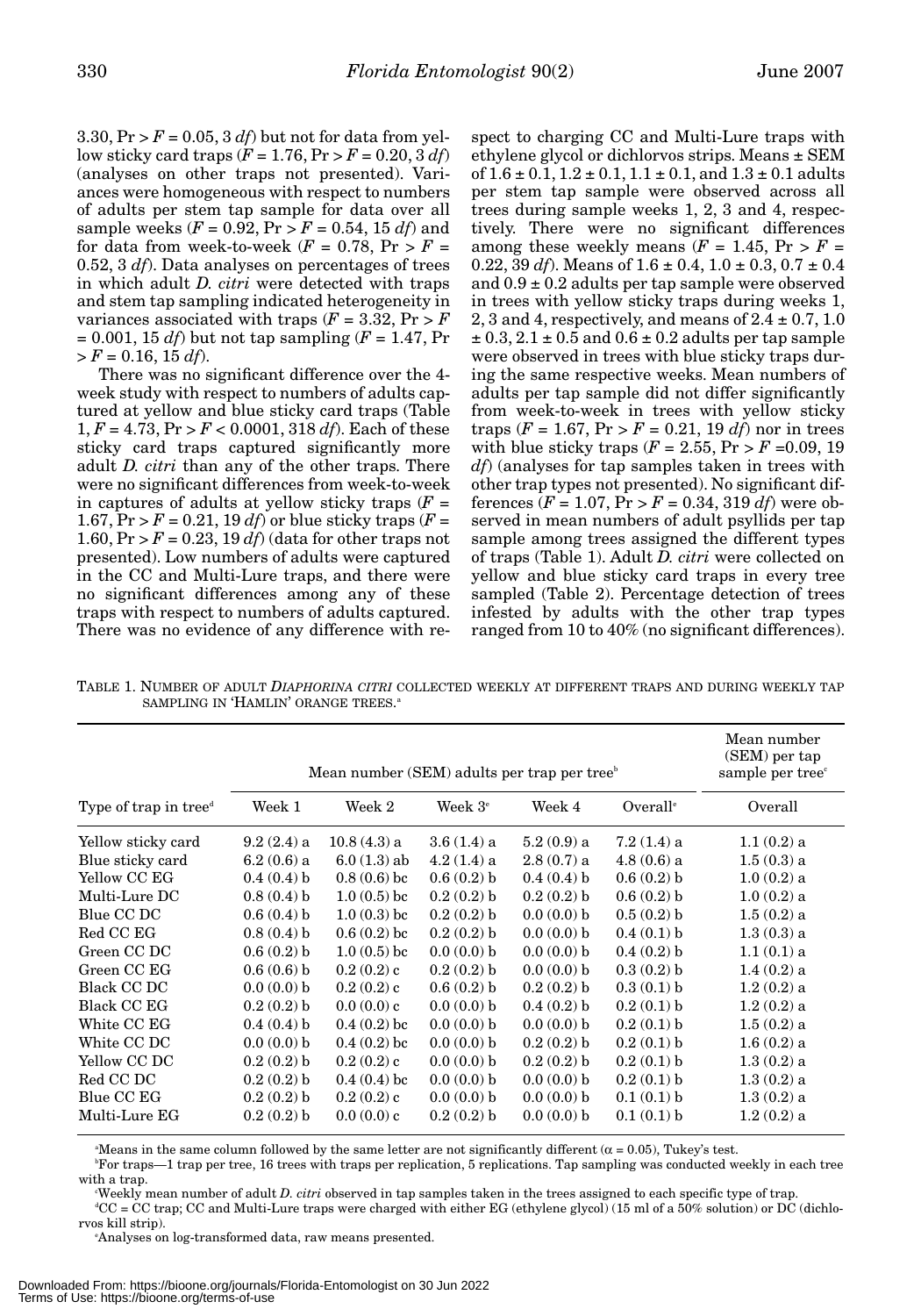| ۰.<br>۰.             |  |
|----------------------|--|
| M.<br>۰.<br>M.<br>۰. |  |

|                                   |                  | Mean (SEM) percentage trees<br>in which adults were detected <sup>b</sup> |
|-----------------------------------|------------------|---------------------------------------------------------------------------|
| Type of trap in tree <sup>c</sup> | $\text{Traps}^d$ | Tap samples <sup>e</sup>                                                  |
| Yellow sticky card                | $100.0(0.0)$ a   | $80.0(8.2)$ a                                                             |
| Blue sticky card                  | $100.0(0.0)$ a   | $90.0(5.8)$ a                                                             |
| Multi-Lure DC                     | $40.0(4.2)$ b    | $80.0(8.2)$ a                                                             |
| Yellow CC EG                      | $35.0(9.6)$ b    | $80.0(8.2)$ a                                                             |
| Blue CC DC                        | $35.0(17.1)$ b   | $100.0(0.0)$ a                                                            |
| Red CC EG                         | $35.0(15.0)$ b   | $85.0(5.0)$ a                                                             |
| Green CC DC                       | $30.0(17.3)$ b   | $100.0(0.0)$ a                                                            |
| Black CC EG                       | $25.0(12.6)$ b   | $100.0(0.0)$ a                                                            |
| Green CC EG                       | $15.0(5.0)$ b    | $85.0(9.6)$ a                                                             |
| Black CC DC                       | 15.0(9.6) b      | $90.0(10.0)$ a                                                            |
| White CC EG                       | $15.0(9.6)$ b    | $95.0(5.0)$ a                                                             |
| White CC DC                       | $15.0(9.6)$ b    | $95.0(5.0)$ a                                                             |
| Yellow CC DC                      | $15.0(5.0)$ b    | $85.0(9.6)$ a                                                             |
| Red CC DC                         | $10.0(5.8)$ b    | $90.0(10.0)$ a                                                            |
| Blue CC EG                        | $10.0(5.8)$ b    | $85.0(9.6)$ a                                                             |
| Multi-Lure EG                     | $10.0(5.8)$ b    | $80.0(11.5)$ a                                                            |

TABLE 2. PERCENTAGE OF 'HAMLIN' ORANGE TREES IN WHICH ADULT *DIAPHORINA CITRI* WERE DE-TECTED WITH TRAPS AND STEM TAP SAMPLES.<sup>a</sup>

a For traps—1 trap per tree, 16 trees with traps per replication, 5 replications. Tap sampling was conducted weekly in each tree with a trap.

b Means in the same column followed by the same letter are not significantly different ( $\alpha$  = 0.05), Tukey's test.

c CC = CC trap; CC and Multi-Lure traps were charged with either EG (ethylene glycol) (15 ml of a 50% solution) or DC (dichlorvos kill strip).

d Analyses on arcsine square-root transformed percentages (raw percentages presented).

e Percentage of trees in which adult *D. citri* were detected in tap samples taken in the trees assigned to each specific type of trap.

Overall, tap sampling indicated 88.8% of the trees studied were infested by adults. There were no significant differences among trees with each type of trap with respect to the percentage identified as being infested by tap sampling (Table 2). Stem tap samples failed to detect a small percentage of infested trees that were identified as being infested by yellow and blue sticky traps.

# Experiment 2

Heterogeneity in variances was detected in numbers of adult *D. citri* per trap per week for data over all sample weeks  $(F = 4.12, Pr > F =$ <0.0001, 16 *df*) and for data from each of the 4 weeks separately (analyses on individual weeks not presented). Heterogeneity was detected in mean numbers of adults captured from week-toweek for data from both blue  $(F = 44.19, Pr > F =$  $\langle 0.0001, 3 \, df \rangle$  and yellow sticky traps ( $F = 8.73$ , Pr  $>F = 0.001, 3 df$  (analyses on other traps not presented). Variances were homogeneous with respect to numbers of adults per stem tap sample for

data over all sample weeks  $(F = 0.72, Pr > F = 0.77,$ 16  $df$ ) and for data from week-to-week ( $F = 0.3.1$ ,  $Pr > F = 0.06, 3 df$ . Data analyses on percentages of trees in which adult *D. citri* were detected indicated no heterogeneity in variances associated with either traps ( $F = 0.86$ ,  $Pr > F = 0.61$ , 16 *df*) or  $\tan{p}$  tap sampling (*F* = 1.56, Pr > *F* = 0.12, 16 *df*).

Yellow sticky card traps captured significantly more adult *D. citri* over the 4-week study than blue sticky card traps, and each of these traps captured significantly more adult *D. citri* over the 4-week study than any of the other traps (Table 3, *F* = 2.78, Pr > *F* <0.0001, 338 *df*). There were no significant differences in numbers of adults collected each week at yellow and blue sticky traps. One blue sticky card trap was found to be missing when the traps were checked on Jul 20. There were no significant differences from week-toweek in captures of adults at blue sticky traps (*F*  $= 2.14$ ,  $Pr > F = 0.13$ , 18 *df*), but significantly greater numbers of adults were collected at yellow sticky traps during weeks 1 and 4 than during weeks 2 and 3 (*F* = 3.97, Pr > *F* = 0.02, 19 *df*) (data for other traps not presented). Numbers of adults captured at the CC and Multi-Lure traps were consistently low, and there were no significant differences among any of these traps with respect to numbers of adults captured. There was no evidence of any difference with respect to charging CC and Multi-Lure traps with ethylene glycol or dichlorvos strips. Means of  $2.36 \pm 0.2$ ,  $1.2 \pm 0.1$ ,  $0.8 \pm 0.1$ , and  $2.2 \pm 0.3$  adults per stem tap sample were observed across all trees during sample weeks 1, 2, 3 and 4, respectively, and significant differences were found between these weekly means ( $F = 2.55$ ,  $Pr > F = 0.03$ , 39 *df*). Means of  $2.2\pm0.3,\,0.5\pm0.2,\,0.9\pm0.3$  and  $2.2\pm1.0$  adults per tap sample were observed in trees with yellow sticky traps during weeks 1, 2, 3 and 4, respectively, and means of  $2.9 \pm 0.7$ ,  $1.1 \pm 0.4$ ,  $1.6 \pm 0.9$ and  $2.1 \pm 0.8$  adults per tap sample were observed in trees with blue sticky traps during the same respective weeks. Week-to-week means varied significantly for data from trees with yellow sticky traps  $(F = 4.38, Pr > F = 0.02, 19 \text{ df})$  but not for data from trees with blue sticky traps  $(F = 2.11,$  $Pr > F = 0.14$ , 18 *df*) (analyses for tap samples taken in trees with other trap types not presented). No significant differences (overall *F* = 1.35, Pr > *F* = 0.04, 339 *df*; main effect trap *F* = 0.40,  $Pr > F = 0.98$ , 16 *df*) were observed in mean numbers of adult psyllids per tap sample among trees assigned the different types of traps (Table 3). Adult *D. citri* were collected on yellow and blue sticky card traps in 95 and 85%, respectively, of the trees sampled (Table 4). Percentage detection of trees infested by adults with the other trap types ranged from 15 to 50% (no significant differences). Overall, tap sampling indicated 81.5% of the trees studied were infested during the study. There were no significant differences among trees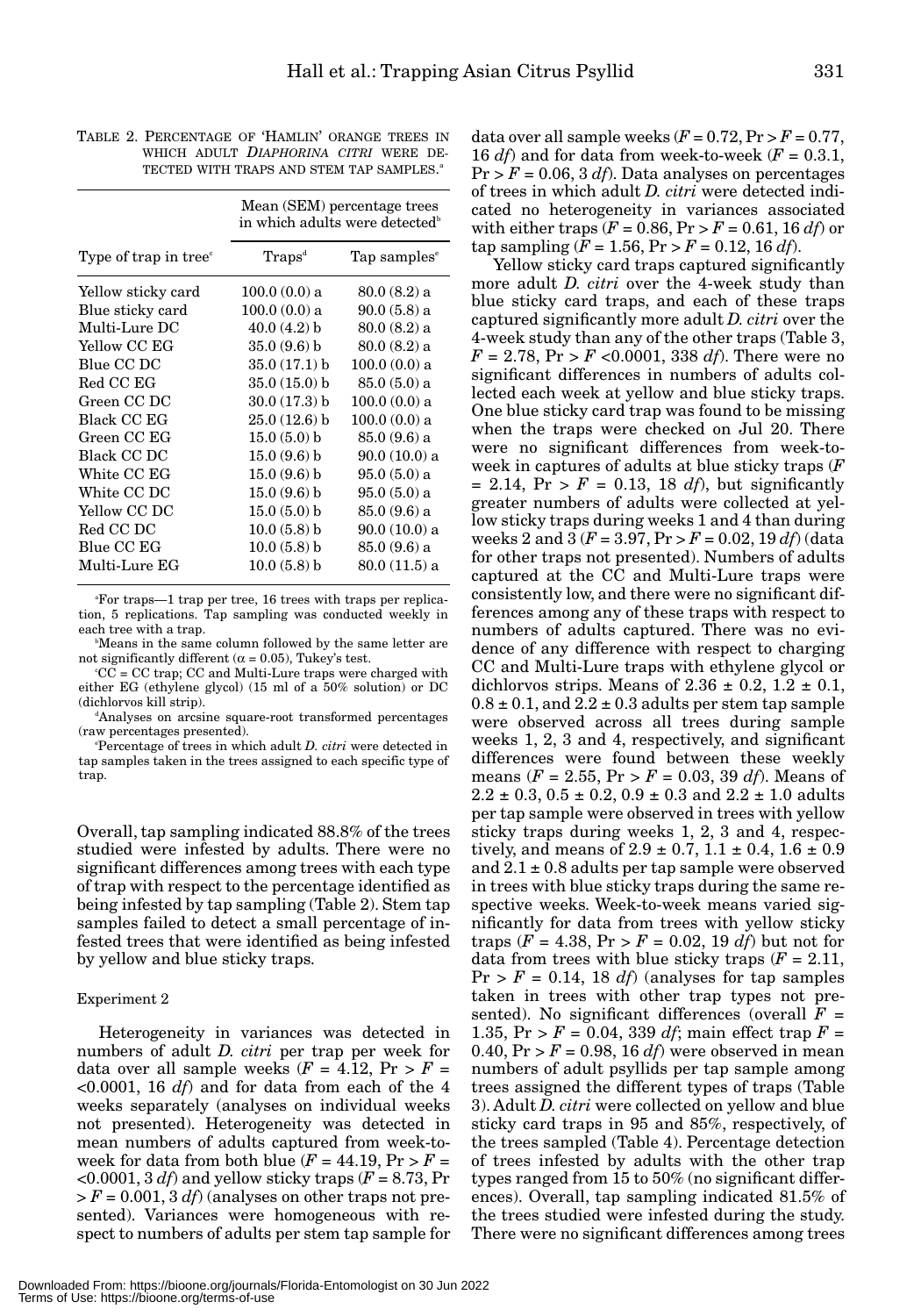|                                   |                | Mean number $(SEM)$ per trap per tree <sup>b</sup> |               |                |               |              |
|-----------------------------------|----------------|----------------------------------------------------|---------------|----------------|---------------|--------------|
| Type of trap in tree <sup>d</sup> | Week 1         | Week 2                                             | Week 3        | Week 4         | Overall       | Overall      |
| Yellow sticky card                | 20.6(4.7) a    | $5.8(2.9)$ a                                       | $4.0(1.6)$ a  | $29.0(13.7)$ a | $14.8(4.2)$ a | $1.5(0.3)$ a |
| Blue sticky card                  | $10.3(4.2)$ ab | $4.0(1.9)$ ab                                      | $2.8(1.2)$ ab | $5.0(0.8)$ ab  | $5.3(1.6)$ b  | $1.9(0.4)$ a |
| Yellow CC KP EG                   | $3.2(1.2)$ bc  | $0.2(0.2)$ c                                       | $0.4(0.2)$ bc | $2.4(2.2)$ bc  | $1.6(0.6)$ c  | $1.6(0.4)$ a |
| Yellow CC EG                      | $1.8(0.6)$ cd  | $0.6(0.4)$ bc                                      | $0.2(0.2)$ bc | 1.6(1.6)c      | 1.1(0.4)c     | $1.7(0.3)$ a |
| Multi-Lure DC                     | $0.8(0.2)$ cd  | $0.4(0.2)$ c                                       | $0.2(0.2)$ bc | $1.6(0.8)$ bc  | $0.8(0.2)$ c  | $1.4(0.2)$ a |
| White CC EG                       | $1.0(0.6)$ cd  | $0.2(0.2)$ c                                       | $0.8(0.6)$ bc | $0.2(0.2)$ c   | $0.6(0.2)$ c  | $1.8(0.3)$ a |
| Blue CC EG                        | $1.6(0.6)$ cd  | $0.2(0.2)$ c                                       | $0.2(0.2)$ bc | $0.2(0.2)$ c   | $0.6(0.2)$ c  | $1.5(0.4)$ a |
| Green CC DC                       | $0.6(0.4)$ cd  | $0.4(0.2)$ c                                       | $0.2(0.2)$ bc | $0.8(0.5)$ c   | $0.5(0.2)$ c  | $1.8(0.5)$ a |
| Multi-Lure EG                     | $0.8(0.2)$ cd  | $0.4(0.2)$ c                                       | $0.2(0.2)$ bc | $0.4(0.2)$ c   | $0.5(0.1)$ c  | $1.3(0.3)$ a |
| Black CC EG                       | $1.4(0.9)$ cd  | $0.0(0.0)$ c                                       | $0.2(0.2)$ bc | $0.2(0.2)$ c   | $0.5(0.2)$ c  | $1.4(0.3)$ a |
| Red CC EG                         | $0.6(0.4)$ cd  | $0.2(0.2)$ c                                       | $0.2(0.2)$ bc | $0.4(0.2)$ c   | $0.4(0.1)$ c  | $1.7(0.4)$ a |
| Green CC EG                       | 0.2(0.2) d     | $0.8(0.4)$ bc                                      | $0.0(0.0)$ c  | $0.2(0.2)$ c   | $0.3(0.1)$ c  | $1.4(0.3)$ a |
| Yellow CC DC                      | $0.6(0.2)$ cd  | $0.2(0.2)$ c                                       | $0.2(0.2)$ bc | $0.0(0.0)$ c   | $0.3(0.1)$ c  | $1.4(0.3)$ a |
| White CC DC                       | $0.0(0.0)$ d   | $0.4(0.2)$ c                                       | $0.0(0.0)$ c  | $0.6(0.4)$ c   | $0.3(0.1)$ c  | $1.7(0.7)$ a |
| Blue CC DC                        | $0.4(0.4)$ cd  | $0.0(0.0)$ c                                       | $0.0(0.0)$ c  | $0.6(0.4)$ c   | 0.3(0.01)c    | $1.7(0.4)$ a |
| Black CC DC                       | $0.6(0.2)$ cd  | $0.0(0.0)$ c                                       | $0.0(0.0)$ c  | $0.4(0.4)$ c   | $0.3(0.1)$ c  | $2.0(0.4)$ a |
| Red CC DC                         | 0.2(0.2) d     | $0.2(0.2)$ c                                       | $0.0(0.0)$ c  | $0.2(0.2)$ c   | $0.2(0.1)$ c  | $2.0(0.4)$ a |

TABLE 3. NUMBER OF ADULT *DIAPHORINA CITRI* COLLECTED WEEKLY AT DIFFERENT TRAPS AND DURING WEEKLY TAP SAMPLING IN 'TEMPLE' ORANGE TREES.<sup>a</sup>

<sup>a</sup> Means in the same column followed by the same letter are not significantly different ( $α = 0.05$ ), Tukey's test.

b For traps—1 trap per tree, 17 trees with traps per replication, 5 replications. Tap sampling was conducted weekly in each tree with a trap. Analyses on log-transformed data, raw means presented.

c Weekly mean number of adult *D. citri* observed in stem tap samples taken in the trees assigned to each specific type of trap.  $\rm ^{4}CC$  = CC trap; KP = kickplate atached; CC and Multi-Lure traps were charged with either EG (ethylene glycol) (15 ml of a 50% solution) or DC (dichlorvos kill strip).

with traps with respect to the percentage identified as being infested by tap sampling (Table 4). Stem tap samples failed to detect a small percentage of infested trees that were identified as being infested by yellow sticky traps. Blue sticky traps failed to identify a small percentage of trees that were identified as being infested by tap sampling.

## **DISCUSSION**

Numerically greater numbers of adult *D. citri* were usually captured each week with yellow sticky card traps than blue sticky card traps, but statistical differences in numbers captured were only found during the second study across all 4 weeks of the study. Significant differences over all study weeks during the first study and during the individual weeks of each study might have been found had we used more than 5 replications of each type of trap. Previous studies indicated yellow sticky traps capture more adult *D. citri* than sticky traps of other colors, and traps of a bright yellow hue captured more adults than traps of a brown yellow hue under sunny conditions (Aubert & Hua 1990). We did not investigate the occurrence of clouds during our studies, but sunlight may have contributed to increased captures of adults at yellow sticky traps during some weeks.

Yellow and blue sticky traps were equally effective in detecting the presence of adult *D. citri* in trees given the infestation levels present. The CC and Multi-Lure traps studied captured so few adult psyllids and provided numerically such low levels of percentage detection of trees infested by adults that they appeared to have no value for monitoring *D. citri*. Additional advantages for sticky cards to detect psyllids were that they were inexpensive, readily available, and relatively easy to work with.

Significant fluctuations from week-to-week were observed in numbers of adult *D. citri* collected at yellow sticky traps during the second study, and these fluctuations were reflected in stem tap samples across all trees with traps. We attributed these fluctuations to suppression of psyllids by the spray oil treatment. By the fourth week, developing nymphs had matured to adults, thus contributing to the increased adult population. No significant fluctuations from week-toweek were observed in numbers of adults captured at blue sticky traps during the second study. Reasons were unknown why increased numbers of adult *D. citri* were observed at the end of the second study both at yellow sticky traps and during tap sampling but not at blue sticky traps. These differences may have been related to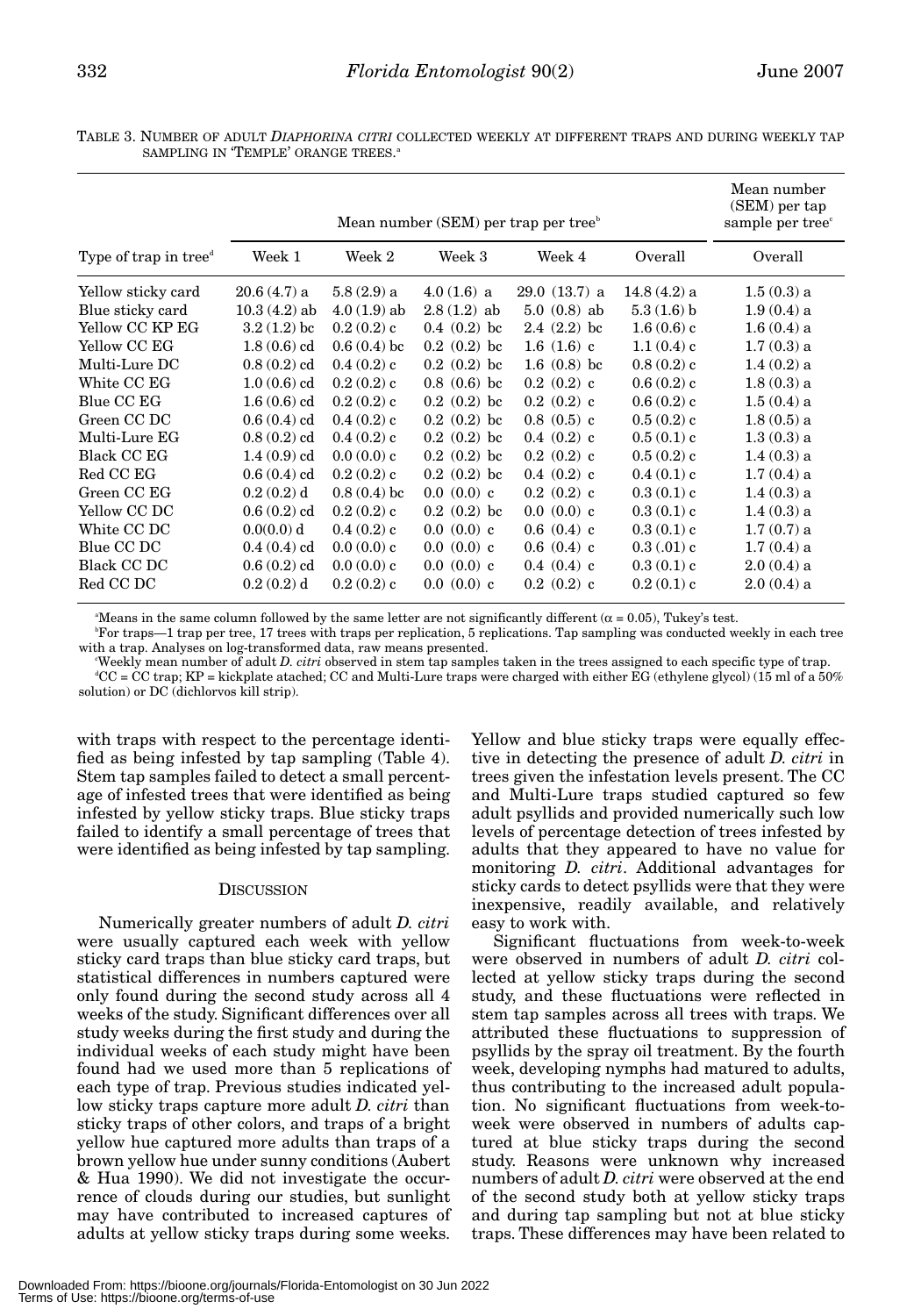|                                   | Mean (SEM) percentage trees<br>in which adults were detected <sup>b</sup> |                                       |  |
|-----------------------------------|---------------------------------------------------------------------------|---------------------------------------|--|
| Type of trap in tree <sup>c</sup> | Traps                                                                     | Tap samples <sup><math>d</math></sup> |  |
| Yellow sticky card                | 95.0(5.0) a                                                               | $85.0(5.0)$ a                         |  |
| Blue sticky card                  | 85.0 (9.6) ab                                                             | $95.0(5.0)$ a                         |  |
| Yellow CC KP EG                   | $50.0(17.3)$ abc                                                          | $75.0(15.0)$ a                        |  |
| Multi-Lure DC                     | $50.0(12.9)$ abc                                                          | $80.0(11.5)$ a                        |  |
| Yellow CC EG                      | $40.0(14.1)$ bc                                                           | $80.0(8.2)$ a                         |  |
| Multi-Lure EG                     | $45.0(12.6)$ bc                                                           | $75.0(9.6)$ a                         |  |
| Blue CC EG                        | 35.0(15.0)c                                                               | 70.0(19.1)a                           |  |
| Green CC DC                       | 35.0(5.0)c                                                                | $85.0(15.0)$ a                        |  |
| White CC EG                       | $30.0(5.8)$ c                                                             | $85.0(9.6)$ a                         |  |
| Red CC EG                         | $30.0(5.8)$ c                                                             | $75.0(15.0)$ a                        |  |
| <b>Black CC EG</b>                | 25.0(12.6)c                                                               | $80.0(8.2)$ a                         |  |
| Green CC EG                       | $25.0(12.6)$ c                                                            | $75.0(12.6)$ a                        |  |
| Yellow CC DC                      | $25.0(12.6)$ c                                                            | $85.0(9.6)$ a                         |  |
| White CC DC                       | $20.0(11.5)$ c                                                            | $90.0(5.8)$ a                         |  |
| Blue CC DC                        | $20.0(9.6)$ c                                                             | $75.0(15.0)$ a                        |  |
| Black CC DC                       | 20.0(14.1)c                                                               | $85.0(15.0)$ a                        |  |
| Red CC DC                         | 15.0(5.0)c                                                                | $90.0(5.8)$ a                         |  |

TABLE 4. PERCENTAGE OF 'TEMPLE' ORANGE TREES IN WHICH ADULT *DIAPHORINA CITRI* WERE DE-TECTED WITH TRAPS AND STEM TAP SAMPLES.<sup>a</sup>

a For traps—1 trap per tree, 17 trees with traps per replication, 5 replications. Tap sampling was conducted weekly in each tree with a trap.

b Means in the same column followed by the same letter are not significantly different (α = 0.05), Tukey's test.

c CC = CC trap; KP = kickplate atached; CC and Multi-Lure traps were charged with either EG (ethylene glycol) (15 ml of a 50% solution) or DC (dichlorvos kill strip).

d Percentage of trees in which adult *D. citri* were detected in tap samples taken in the trees assigned to each specific type of trap.

sunlight or other environmental factors that affect the attractancy of the yellow traps more than blue traps. Additionally, adults may actually be less attracted to blue traps but subject to being accidentally captured at these traps during their movement within trees, as supported by the fact that the blue sticky traps caught similar numbers of adults at each study site. However, it remained possible that significant differences might have been found from week-to-week in numbers of adult *D. citri* on blue sticky traps had we studied more than 5 blue traps each week.

We observed some non-target insect species on both yellow and blue sticky traps but did not identify or quantify these. Various species of Diptera including the love bug, *Plecia nearctica* Hardy, have sometimes been captured in large numbers on yellow sticky card traps during other trapping studies in citrus (D. G. Hall, unpublished). The presence of other insects on sticky traps can interfere with finding and counting adult *D. citri* on the traps and may also interfere with captures of *D. citri*. Whether blue traps might have less impact on non-target insects in citrus than yellow

traps remains to be investigated. Other researchers have reported that color influences captures of non-target insects. For example, Knight & Miliczky (2003) reported that the choice of trap color affected numbers of honeybee (*Aphis mellifera* L.) and non-target muscoid flies captured at sticky delta traps used to monitor codling moth (*Cydia pomonella* L.).

Our traps were hung directly in citrus trees. Other researchers working with *D. citri* have placed sticky traps on poles near plants or suspended them above plants (Aubert & Hua 1990). Where traps are placed in a citrus tree or grove may affect their relative efficiency for monitoring adult *D. citri* as well as other insects. This was demonstrated by Dowell & Cherry (1981), who reported that the location of sticky traps in citrus trees affected captures of parasitoids and predators of citrus blackfly, *Aleurocanthus woglumi* (Ashmead). Research to establish guidelines for using sticky traps to detect and monitor adult *D. citri*, including numbers of traps to operate and how these traps should be allocated within trees and across an area of trees, would be beneficial to both growers and researchers.

Stem tap sampling was easy to conduct and provided relatively good detection of trees infested by adults, at least at the infestation levels present at the 2 groves. Data from tap sampling indicated adult psyllids were uniformly dispersed among the trees studied, supporting the conclusion that differences in numbers of adults collected at the various types of traps were due to differences in trap efficiency. An obstacle to stem tap sampling was defining the force at which a branch should be hit. Also, some adults flew before falling to the pan, and it was sometimes difficult to count all adults in the pan before they took flight. Although week-to-week fluctuations in mean numbers of adult *D. citri* per tap sample followed the same trend in trees with yellow and blue sticky traps during the second study, differences were only significant for data from trees with the yellow traps. Larger numbers of trees and tap samples per tree may be required for mean estimates with less variability than were obtained with a sample size of 1 tap sample per week in 5 trees. Overall, however, the stem tap sampling method appeared to provide a good relative measure of the presence and abundance of adult *D. citri* and might be improved by placing a cloth (e.g., see Horton & Lewis 1997) or sticky card in the pan. An advantage to stem tap sampling over sticky trap sampling is that tap sampling provides information on the presence and relative abundance of adult *D. citri* during a single visit to a block of trees. Sticky trap sampling requires 2 visits to a block of trees with a period of time between visits (7 d in our study). Captures of non-target insects was less an issue with stem tap sampling to monitor adults than sticky trap sam